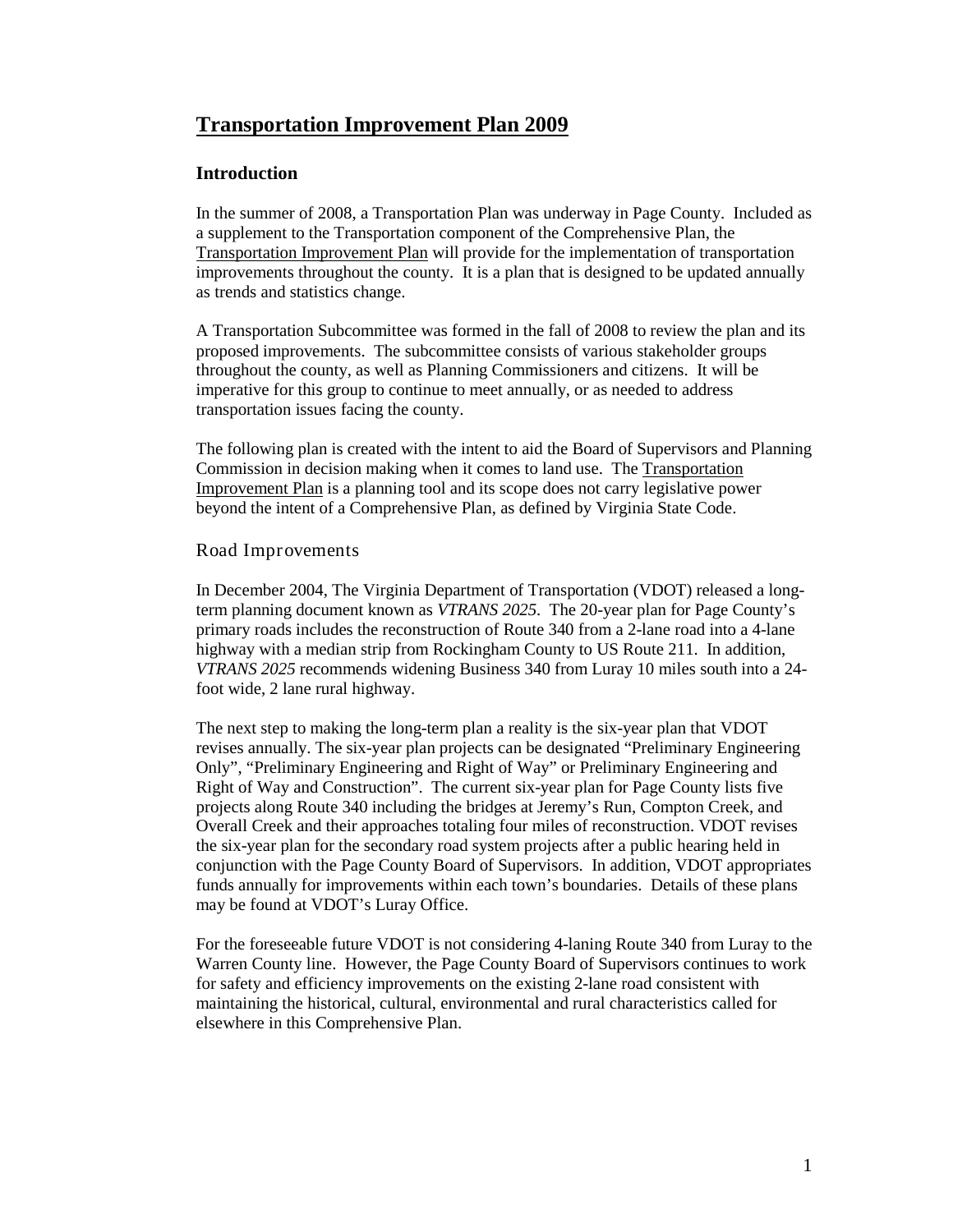With these values in mind, the Page County Board of Supervisors supports a new dialogue in Virginia regarding the adoption and full implementation of "Context Sensitive Solutions"  $(CSS)^{1}$  in current and future road improvement planning. Many of Virginia's neighboring states have adopted CSS. In 2004 the Page County Board of Supervisors adopted a resolution supporting the use of CSS in all road development and improvement projects within the county. In the near future, VDOT will further enhance its use of CSS by conducting a study known as "Shenandoah Valley Transportation Context Study: an evaluation of Context Sensitive Solutions along Route 340."

#### **Future Road Improvement Areas**

#### **Northern Shenandoah Valley Regional Commission (NSVRC)**

The Northern Shenandoah Valley Regional Commission (NSVRC) serves the City of Winchester and the Counties of Clarke, Frederick, Page, Shenandoah, Warren, and the Towns of Front Royal, Middletown, Luray, Strasburg, Stephens City, Berryville, Boyce, Edinburg, Mount Jackson, New Market, Shenandoah, Stanley, Toms Brook, and Woodstock. The NSVRC serves these areas by preparing, administering, and coordinating regional land use, environmental programs, resource management, and transportation plans and programs, providing program management, financial, and technical support, facilitating intergovernmental cooperation among multiple jurisdictions.

The NSVRC is currently working on a rural transportation plan with the Virginia Department of Transportation. They are placing five corridors or intersections from each county in the region to make a regional rural transportation improvement plan. These improvements will be made in addition to VDOT's own six year plan. Page County has suggested the following improvements to be studied for more in depth analysis:

#### **US 340 (North of Luray to County Line)**

US 340 north of Luray to the county line is a major route of travel for residents and businesses traveling to and from the Front Royal area and points north and east. Currently US 340 is a two lane rural highway with little to no shoulders and numerous obstructed entrances leading onto the road. Development along this corridor should provide for right of way dedication to VDOT for widening purposes, as well as increased building setbacks. In addition, an overlay district should be established for this corridor, which will provide for zoning regulations. The Department of Historical Resources should be consulted to help mitigate impacts on historical properties/structures. Special attention should be made to improve two of the most dangerous intersections in the county located along US 340; Pass Run Road and Sunnyview Drive (Exhibit ?43?). These dangerous intersections should be of the utmost importance for improvements. Also, improvements to Rt. 340 near the Steep Hollow Rd. and Carvell Rd. intersections should be made due to accident history in this area. They are not slated for improvement within the VDOT bridge improvement projects, but exist in the bridge improvement area running from Rileyville to the northern county line. It has essentially created a gap  $\frac{3}{4}$  of a mile long of substandard roadway in the aforementioned bridge improvement area. Furthermore, it should be noted that the intent of these improvements is not to widen US 340 to a four lane roadway, but rather to make the existing roadway safer for travel. Based on the survey findings, a more in-depth survey should be conducted in the county to determine the needs of the citizens and businesses utilizing this corridor. Priority: High Cost: High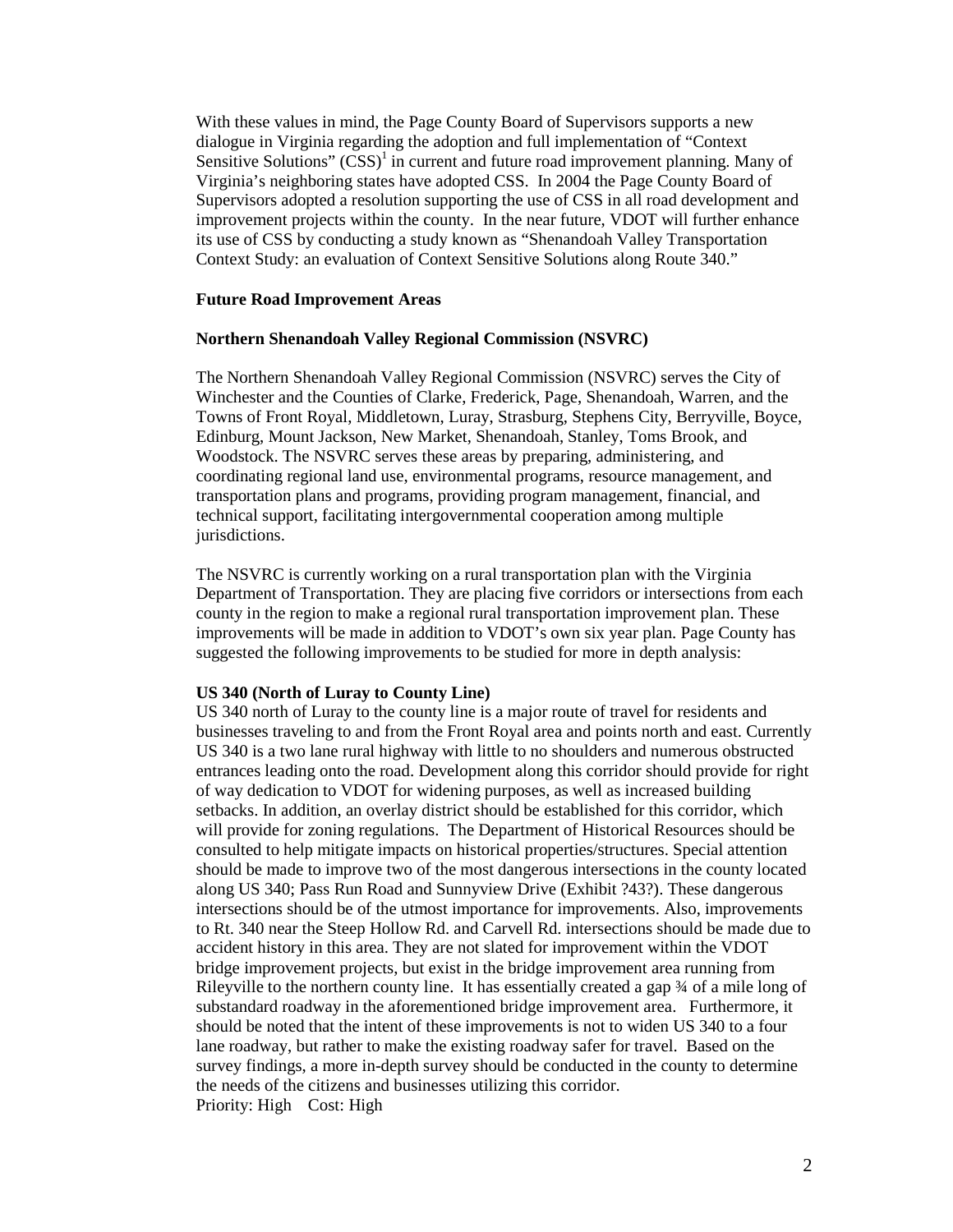#### **Intersection of Lakewood Rd. (SR 639) and Mill Creek Rd. (SR 638)**

Currently where Lakewood Rd. intersects Mill Creek Rd., Lakewood Rd. is offset. This makes the crossing of Mill Creek Rd. dangerous for traffic on Lakewood Rd. With the construction of the new High School and adjacent neighborhoods being developed, traffic through this intersection will increase creating even more of a safety risk. Aligning the intersection will alleviate this risk and improve traffic flow. Furthermore this improvement is necessary in the construction of the Southeastern Connector Road, which is provided for in the Town of Luray Comprehensive Plan. Priority: High Cost: Low

#### **Intersection of Big Oak Rd. (SR 644) and US 2ll**

With development coming to this area along with the future construction of the Southeastern Connector Road (Town of Luray Comp. Plan) there will be a need to improve this intersection. This can be done by installing a traffic signal and turn lanes at this intersection. If commercial or residential development occurs on properties adjacent or near this intersection they should be providing funding for this improvement. Priority: High Cost: High

#### **US 340 (South of Shenandoah to the County Line)**

Currently US 340 South of Shenandoah is a two lane roadway with little to no turn lanes. The lack of turn lanes and sight distance for traffic turning on and off of US 340 creates a serious safety hazard. To improve this, turn lanes should be added to US 340 along with improved sight distance for traffic turning onto US 340. This improvement would allow for easier access to the Town of Shenandaoh and would make it a more desirable place to live for people wishing to commute to nearby Rockingham County. Priority: Medium Cost: High

#### **US Business 340 (Business Park Improvements)**

With the recent purchase of land by the Page County government, north of the Town of Stanley, the county is in the process of making plans to build a business park. When the addition of a business park is made it is important to improve roadways leading to the park. This should include adding turn lanes on US Business 340 to accommodate large vehicles that will be entering the facility and making sure any access roads that are constructed are up to state standards for industrial/commercial traffic. Design elements such as increased building setbacks, reduced signage, and pedestrian improvements should be incorporated with safety improvements that are made to this area of US Business 340.

Priority: High Cost: Medium

#### **US Business 340 (Luray to Stanley)**

US Business 340 is currently a major thoroughfare of Page County and is one of only two minor arterials in the county. The stretch of Business 340 that runs from Luray to Stanley sees significant use and is in need of improvement. Increasing building setbacks and receiving right of way dedication through development along Business 340 would enable the ability to add a bike lane or greenway that would run from Luray to Stanley. This would improve the modes of transportation in the county. In order to improve the safety and efficiency of this stretch of road turn lanes should be added to major intersections.

\* Note: This project is considered long term and results will probably not be realized for approximately **20-30** years.

Priority: Medium Cost: High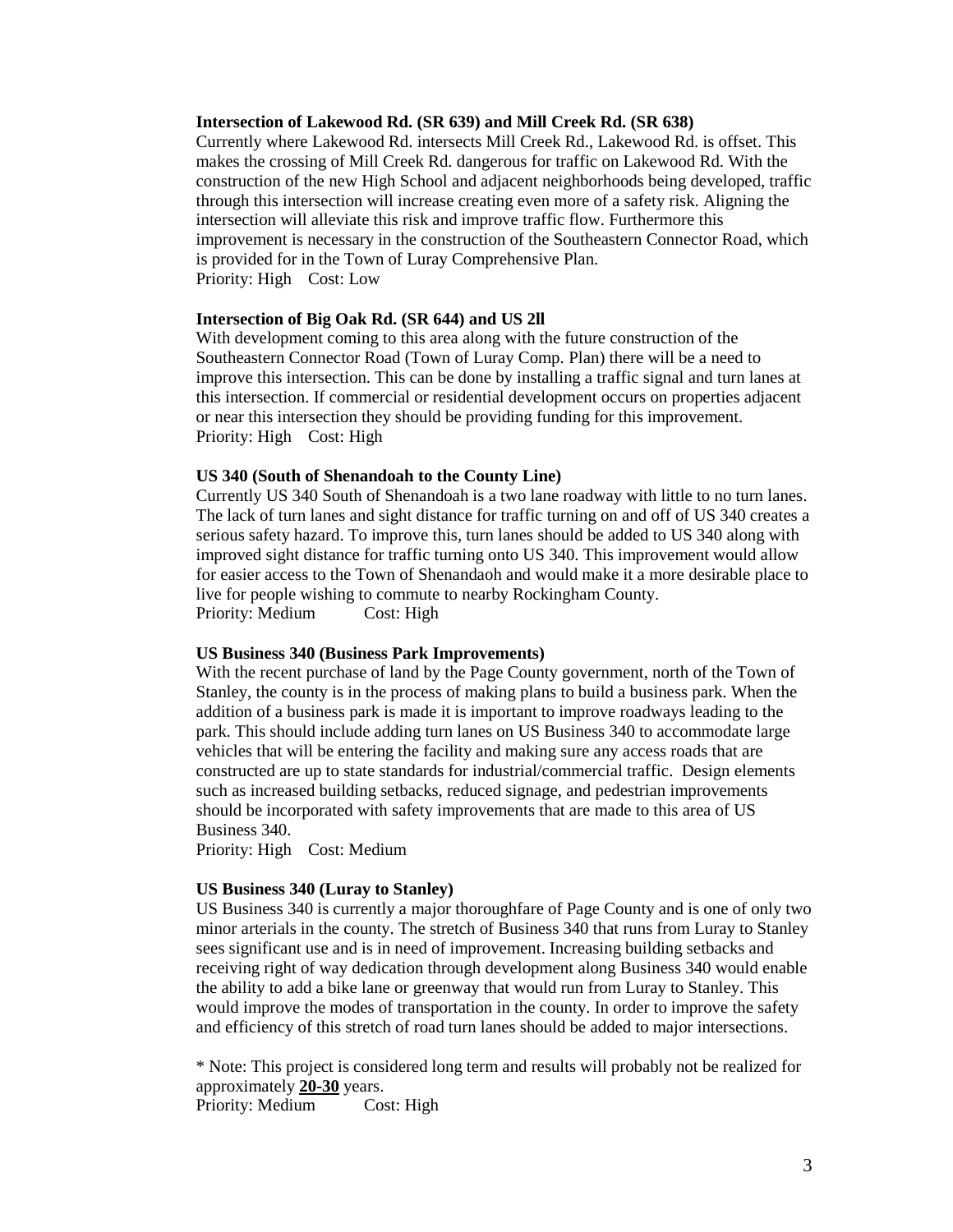Dangerous Intersections

Through work with VDOT, Page County has identified the most dangerous intersections in the county based on accident reports from May 1, 2003 to April 30, 2008. Due to the high crash rates at these seven dangerous intersections improvements to them should be sought when funding is available. The accident data is as follows:

| <b>Exhibit 1</b>                              |                         |
|-----------------------------------------------|-------------------------|
| <b>Intersection</b>                           | <b>Accident Reports</b> |
| US 211 and Red Church Road (Rt. 674)          | 27                      |
| US 340 and Strole Farm Road (Rt. 613)         | 25                      |
| US 211 and Trail No. 415                      | 24                      |
| US Business 340 and Leaksville Road (Rt. 616) | 20                      |
| US 211 and Kimball Road (Rt. 611)             | 17                      |
| US 340 and Pass Run Road (Rt. 658)            | 15                      |
| US 340 and Sunnyview Drive (Rt. 661)          | 15                      |

The Transportation Subcommittee decided that it was best to prioritize intersection improvements that were a result of poor safety conditions. The above accident data was used to supplement the list. The key component though that resulted from the following list was a study that was conducted by VDOT in 2007 in conjunction with the Board of Supervisors. The following list is intended to provide intersections in the County that are of highest importance due to safety concerns and should be improved when either funding is available or development arises near it:

- 1. **Collins Ave. (Rt. 718) / Rt. 340**, improve sight distance, add turn-lanes off Rt. 340
- 2. **Rt. 211 / Rt. 340- Base of the Massanutten**, extend/add turn-lanes
- 3. **Kibler Hill Rd. (Rt. 660) / Rt. 340**, align intersections, realign Rt. 340, add turn lanes off Rt. 340
- 4. **Mill Creek Crossroads (Rt. 633) / BSN 340**, improve sight distance, realign intersection
- 5. **Vista View Rd. (Rt. 713) / BSN 340**, improve sight distance, pave gravel portion of the road
- 6. **Strole Farm Rd. (Rt. 613) / Rt. 340 (both intersections),** improve sight distance
- 7. **Red Church Rd. (Rt. 674) / Rt. 211**, add turn lane off Rt. 211.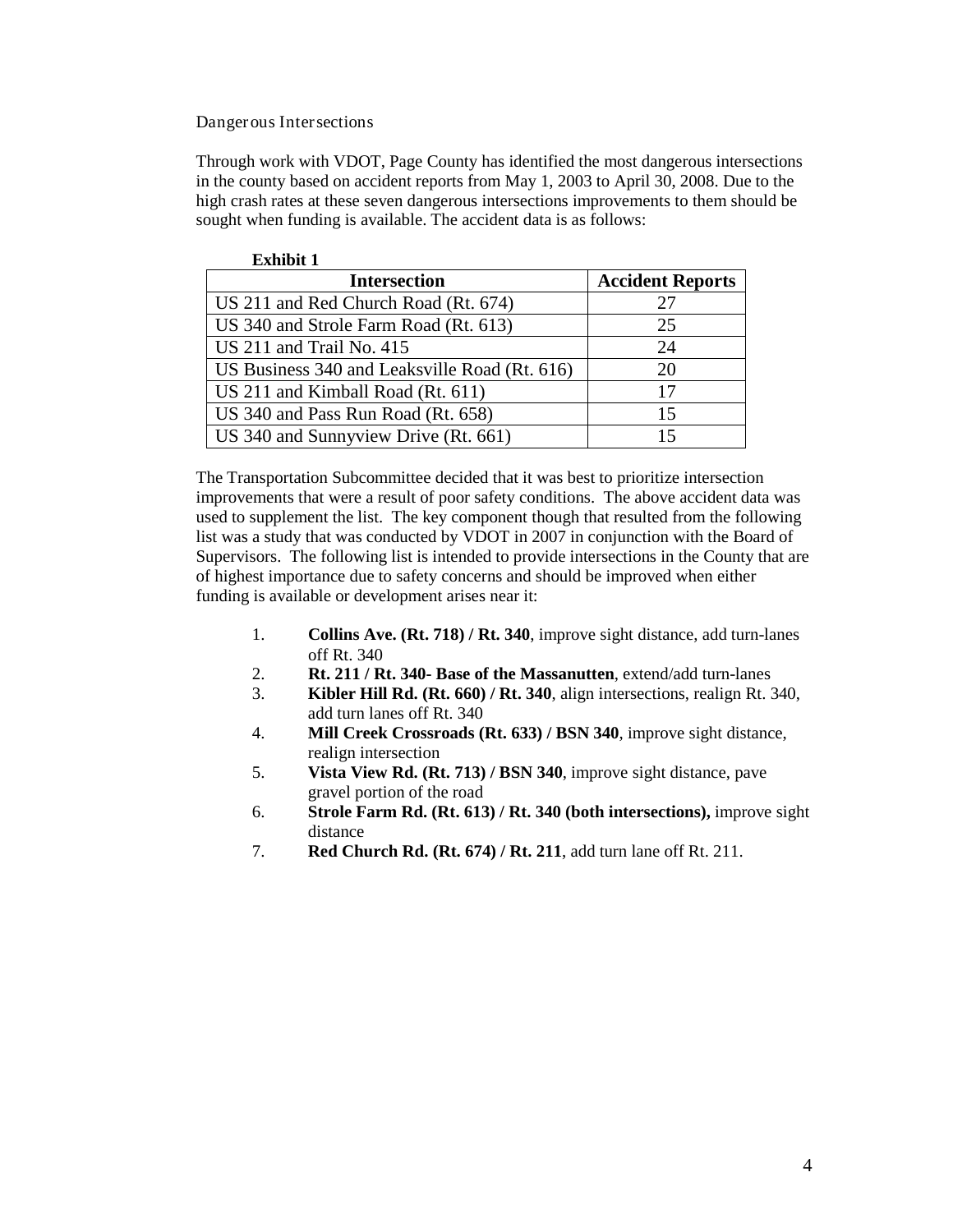#### **EXHIBIT 2 NSVRC Major Road Improvements for Page County**



# Legend

#### Road Network

- Rural Other Principal Arterial
- Rural Major Collector
- Rural Minor Collector
- $\Box$  County Boundary
- Town Boundary
- . US 340 North Improvement US 340 Business Improvement
- ${\hbox{NSVRC}{}~\hbox{Improvements}}$ 
	- $\frac{1}{\sqrt{2}}$  SR 644 (Big Oak Rd) at US 211
	-
	- US 340 (South of Shenandoah to the County Line)<br>
	The SR 639 (Lakewood Rd.) at SR 638 (Mill Creek Rd.)<br>
	The US Business 340 Industrial Park



All maps ce ared by Dan El Pe kins by Page County.<br>
All maps ce ared by Dan El Pe kins by Page County Compe i ensite<br>
Plan, any other tose is strictly problem. All data used in<br>
mapp podice the use publicly are allowed. A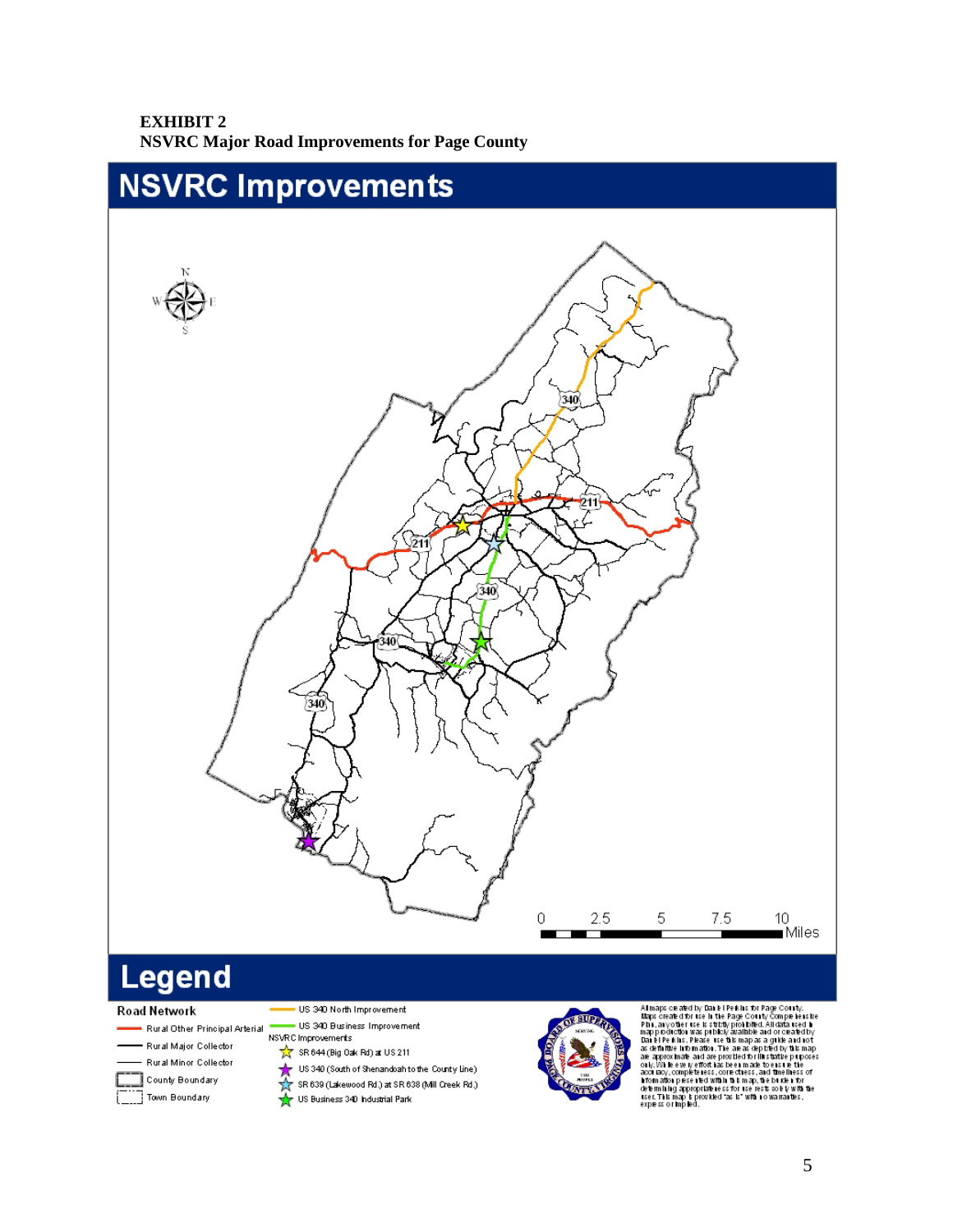**EXHIBIT 3 Dangerous Intersections** 

# Dangerous Intersections



# **Key to Features**

Intersections of Interest

 $\frac{1}{\sqrt{2}}$ 

#### **Road Network** Highway

County Border Major Road ----- Town Border

Arterial - Collector Street



and are tion presented within this map, the burden for<br>ning appropriateness for use rests solely with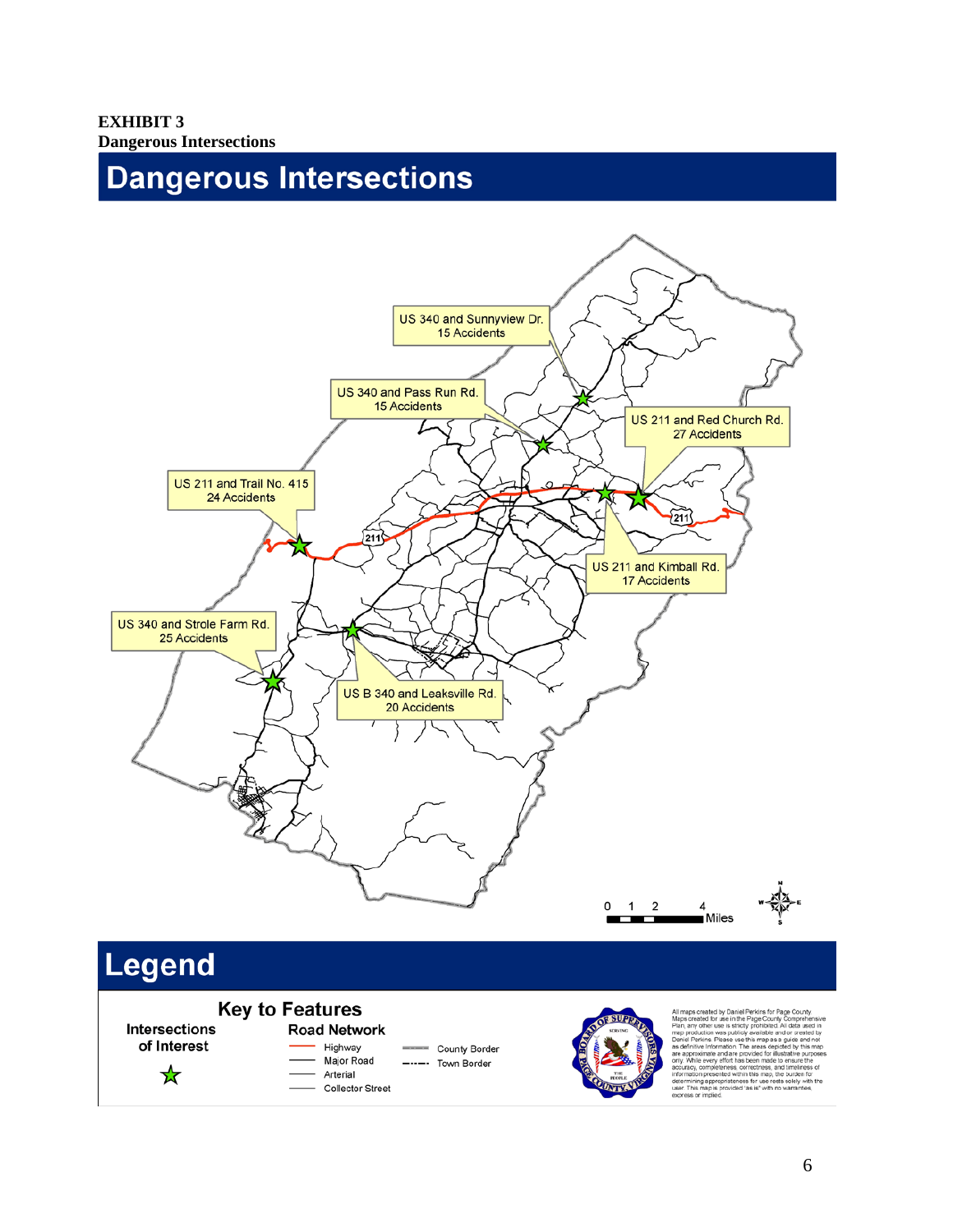#### **Virginia Department of Transportation Six Year Plan (2009)**

The Virginia Department of Transportation (VDOT) conducts numerous projects and studies to determine the need, costs and impacts of proposed highway projects across the commonwealth. These projects are financed through the Six-Year Improvement Program.

Every county within the Commonwealth has its own Six-Year Improvement Program. The Six-Year Improvements for Page County are in the document entitled Secondary System Page County Construction Program and are as follows (*Please note that in 2009 some of the improvements listed below came off the official list, but are still recognized by the county as being extremely important upgrades to the secondary system. The improvements that were removed from the 2009 Six Year Plan are italicized*.):

#### **SR 616 (Leaksville Rd.)**

Currently Leaksville Rd. is a two lane rural roadway. With the construction of the new High School and adjacent residential growth Leaksville Rd. needs to be improved to accommodate an increase in traffic. Updating Leaksville Rd. in the area from Lakewood Rd. to Rt. 211 Business, from a rural two lane roadway to an urban two lane roadway with gutters, curb and sidewalks will improve driver and pedestrian safety in the area around the new High School.

#### **SR 603 (Fleeburg Rd.)**

The bridge crossing Naked Creek along Fleeburg Rd. is in need of replacement. Currently the bridge is constructed of steel with a road surface constructed of wood. These construction methods plus the age of the bridge make it no longer adequate for the crossing. Construction of a new bridge along with an improved approach to the bridge would solve these problems.

#### **SR 653 (Sedwick Rd.)**

Currently the portion of Sedwick Rd. that runs from SR 675 to SR 654 is a nonhardsrufaced road. Reconstruction of this portion will improve this segment of Sedwick Rd.

#### *SR 603 (Aylor Grubbs Ave.)*

*The condition of Aylor Grubbs Ave is currently inadequate. Reconstructing this road and improving the drainage will solve this problem. Sidewalk improvements are the main focus of this project. Note: Aylor Grubbs Ave is located within the Town of Stanley but is still included in the Secondary System Construction Program.*

#### *SR 759 (Jollett Rd.)*

*The drainage structure along Jollett Rd. 1.57 miles east of SR 607 at the Big Creek tributary is currently inadequate. Replacing the current pipe overflow with a box culvert overflow will solve this problem.*

#### *SR 662 (Rileyville Rd.)*

*Currently the portion of Rileyville Rd. that runs from SR 605 to SR 705 is a nonhardsurfaced road. Reconstruction of this portion will improve this segment of Rileyville Rd.*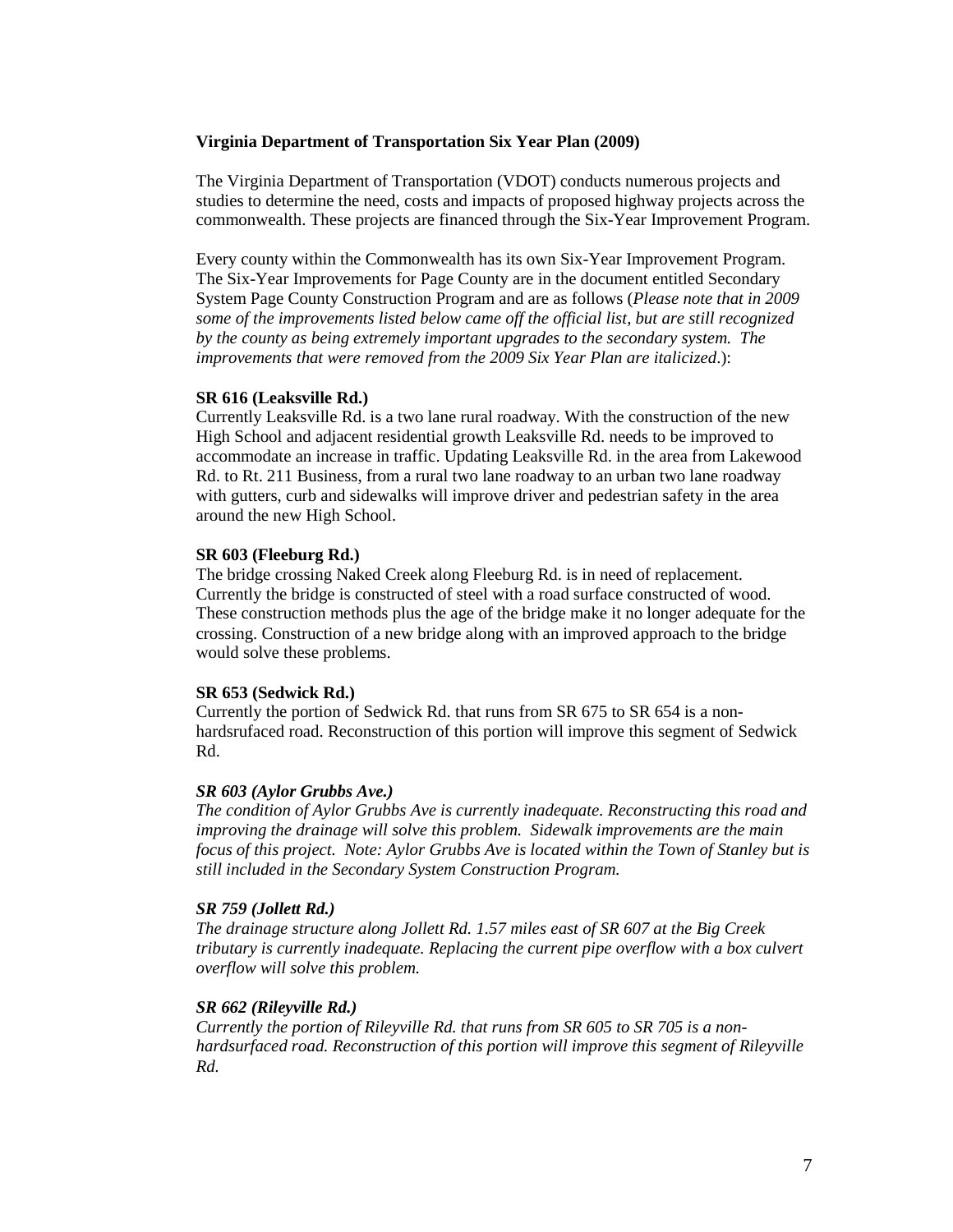### **EXHIBIT 4**

**Virginia Department of Transportation Six Year Improvements for Page County (2009)**



#### Road Network

Rural Other Principal Arterial Rural Major Collector Rural Minor Collector

> County Boundary Town Boundary

Improvements removed from VDOT 2009 Plan

VD OT Six Year Plan Improvements



All maps ceached by Daniel Peiklis for Page County.<br>
Maps created for use in the Page County Comple less te<br>
Plan, any other use is strictly problem! All data used in<br>
mapp positication was publicly analished. All data ar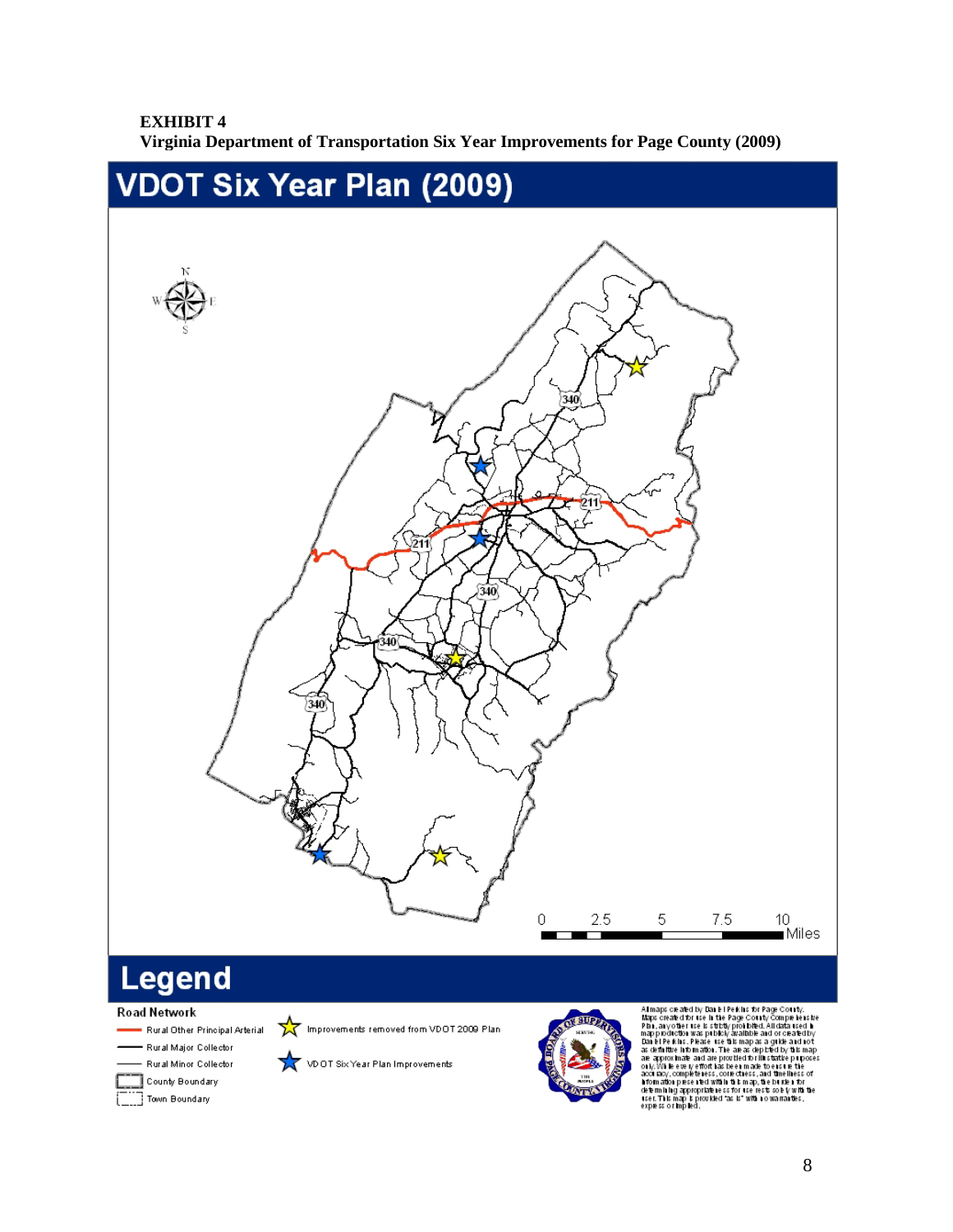#### **Conceptual Southeastern Connector Road**

As the community grows along with the opening of the new Luray High School and development in the area around the Luray High School, a need will arise for a road that travels east to west on the Southern edge of the Town of Luray. This conceptual southeastern connector road will be made possible by the construction of new roadways joining roads that already exist. Several improvements will need to be made to the existing roadways to make the connector road a possibility. In order for the connector road to be constructed the following improvements will need to take place:

#### **1) Intersection of Big Oak Rd. (SR 644) and US 2ll**

With development coming to this area along with the future construction of the Southeastern Connector Road there will be a need to improve this intersection. This can be done by installing a traffic signal and turn lanes at this intersection. If commercial or residential development occurs on properties adjacent to this intersection they should be providing funding for this improvement. Priority: High

#### **2) Southeastern Connector Road, Phase 1**

With the construction of the new High School there is a need to improve access to the school and adjacent neighborhoods. Currently the High School only has one access point which is on Leaksville Rd. (SR 616). By Constructing a new urban two lane road with gutters curb and sidewalks running from Big Oak Rd. (SR 644) to Lakewood Rd. (SR 639) it will be possible to create an additional point of ingress and egress from the school. Furthermore linking these two roads together will create a partial bypass around the town of Luray and provide better access to both routes 211 and Business 340. Priority: High

#### **3) Intersection of Leaksville Rd. (SR 616) and Lakewood Rd. (SR 639)**

Currently the structure that sits on the North East corner of Leaksville Rd. and Lakewood Rd. obstructs the visibility of oncoming traffic. With the opening of the new High School and adjacent residential growth this obstruction is sure to cause an even greater safety risk. Removing or relocating the structure will greatly improve the intersections visibility and safety.

Priority: High

#### **4) Lakewood Rd. (SR 639)**

Currently Lakewood Rd. is a two lane rural roadway. With the construction of the new High School and adjacent residential growth there is a need to improve this roadway to a two lane urban roadway with gutters curb and sidewalks. This improvement should be made from Leaksville Rd. to US Business 340. By installing sidewalks it will open this road up to pedestrian and bicycle traffic and help in the creation of the Southeastern Connector Road.

Priority: Low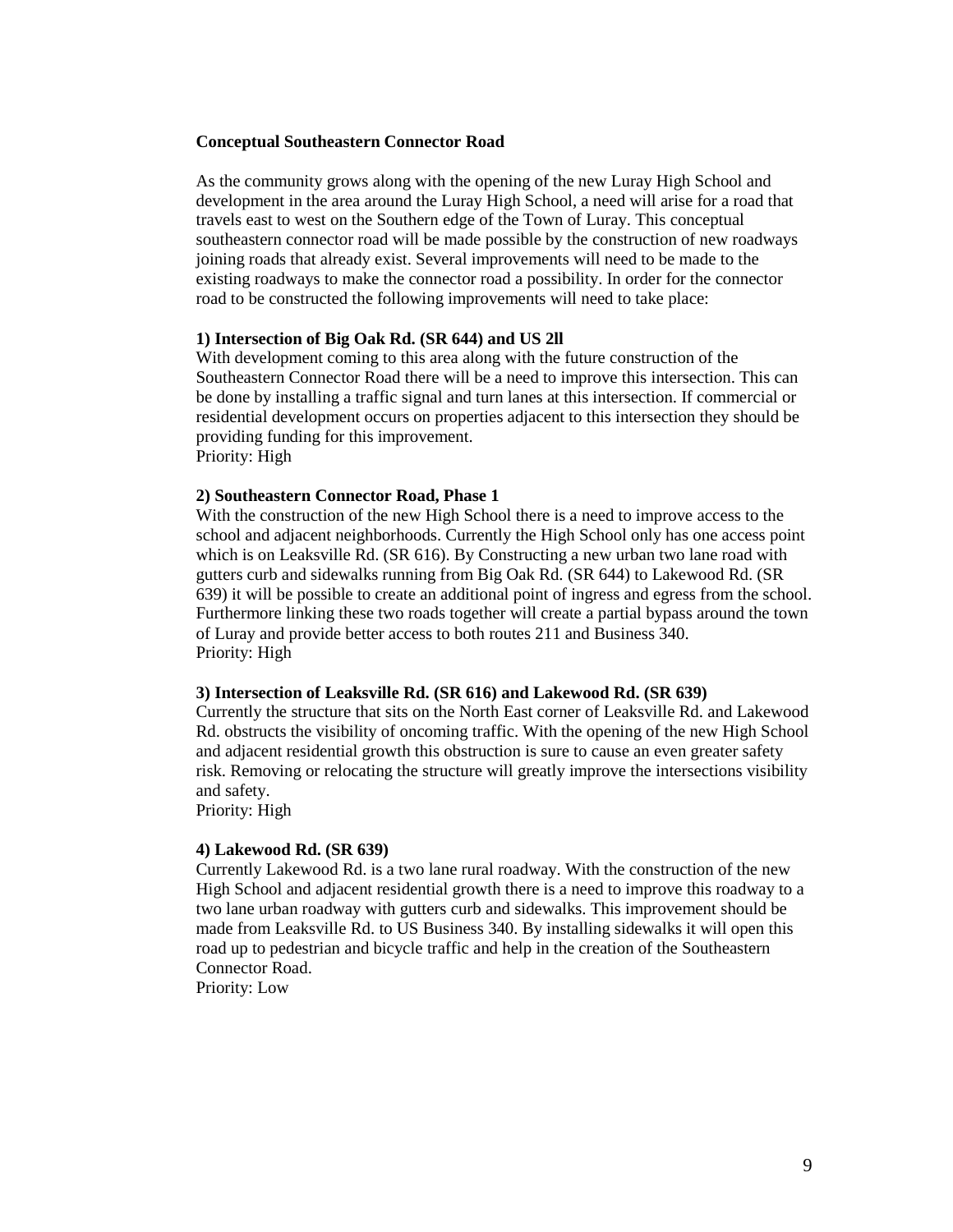#### **5) Intersection of Lakewood Rd. (SR 639) and Mill Creek Rd. (SR 638)**

Currently at the intersection of Lakewood Rd. and Mill Creek Rd., Lakewood Rd. is offset. This makes the crossing of Mill Creek Rd. dangerous for traffic on Lakewood Rd. With the construction of the new High School and adjacent neighborhoods traffic through this intersection will increase creating even more of a safety risk. Aligning the intersection will alleviate this risk and improve traffic flow. Priority: High

#### **6) Intersection of Lakewood Rd. (SR 639) and US Business 340**

Currently the view for traffic on Lakewood Rd. turning onto US Business 340 is obstructed. This creates a safety hazard that is only due to increase with the opening of the new High School and residential development in the area. To alleviate this hazard, sight lines from Lakewood Rd. should be improved along with the addition of turn lanes on US Business 340.

Priority: High

#### **7) Southeastern Connector Road Phase II**

In order for the Southeastern Connector Road to be completed a new roadway joining Lakewood Rd. and Stonyman Rd. (SR 642) will need to be constructed. This will be the most difficult part of the construction of the connector road. To build this section of road a bridge will be needed to cross Hawksbill Creek. Also, attention must be given to the historical nature and environmental constraints of the area. Priority: Low